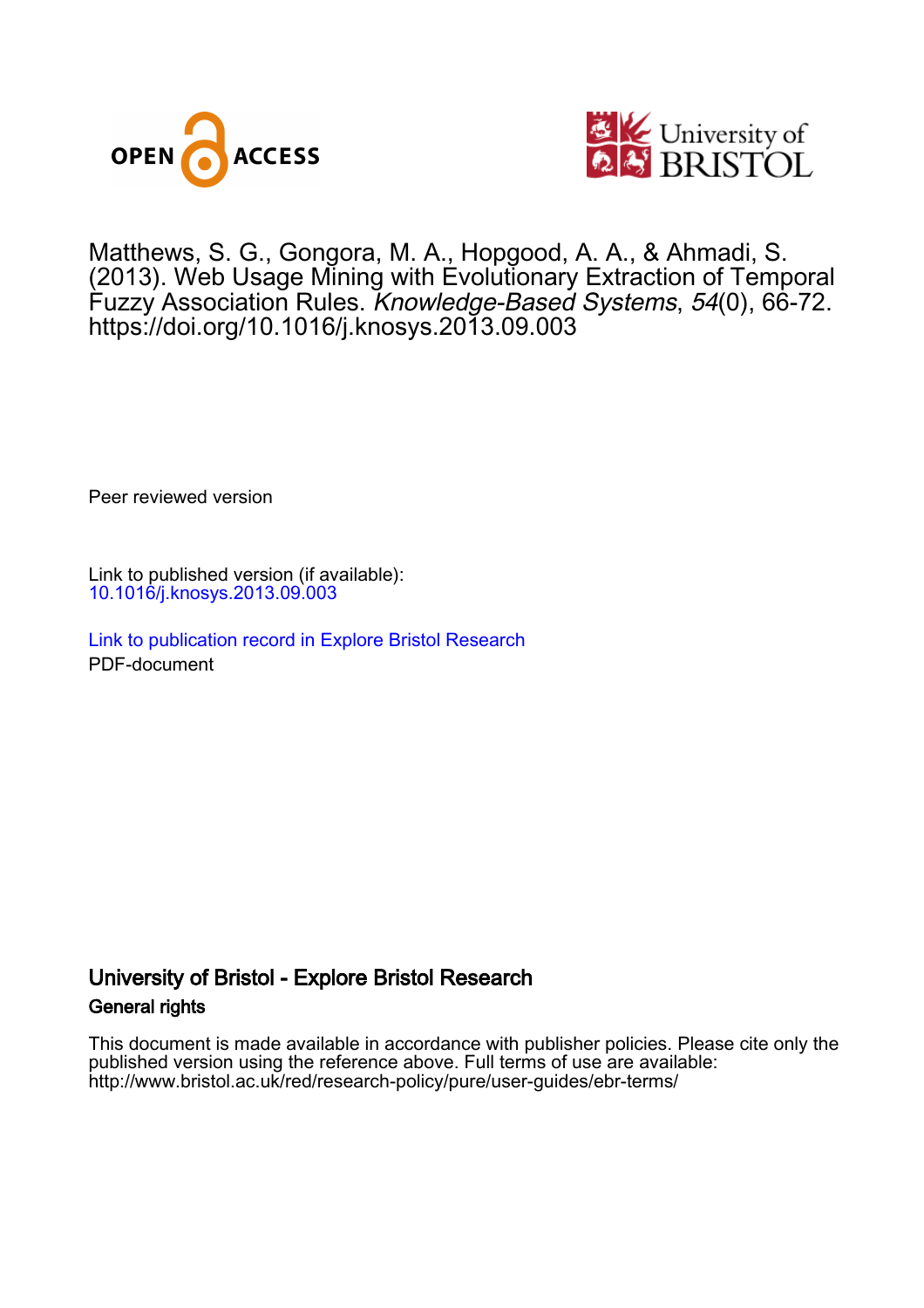# Web Usage Mining with Evolutionary Extraction of Temporal Fuzzy Association Rules

Stephen G. Matthews<sup>a</sup>, Mario A. Gongora<sup>b</sup>, Adrian A. Hopgood<sup>c</sup>, Samad Ahmadi<sup>b</sup>

*a Intelligent Systems Laboratory, Department of Engineering Mathematics, University of Bristol, Bristol, BS8 1UB, UK <sup>b</sup>Centre for Computational Intelligence, Department of Informatics, De Montfort University, Leicester, LE1 9BH, UK <sup>c</sup>She*ffi*eld Business School, She*ffi*eld Hallam University, She*ffi*eld, S1 1WB, UK*

# Abstract

In Web usage mining, fuzzy association rules that have a temporal property can provide useful knowledge about when associations occur. However, there is a problem with traditional temporal fuzzy association rule mining algorithms. Some rules occur at the intersection of fuzzy sets' boundaries where there is less support (lower membership), so the rules are lost. A genetic algorithm (GA)-based solution is described that uses the flexible nature of the 2-tuple linguistic representation to discover rules that occur at the intersection of fuzzy set boundaries. The GA-based approach is enhanced from previous work by including a graph representation and an improved fitness function. A comparison of the GA-based approach with a traditional approach on real-world Web log data discovered rules that were lost with the traditional approach. The GA-based approach is recommended as complementary to existing algorithms, because it discovers extra rules.

#### 1. Introduction

Web usage mining is one type of Web mining [1] that attempts to discover patterns of user behaviours that are recorded in the logs of Web servers as users browse Web sites [2]. In this paper, temporal fuzzy association rules are used for Web usage mining. For example, "On a Friday evening, visitors who viewed history.html for a large amount of time also viewed contact-us.html for a medium amount of time". Such rules extend traditional Boolean association rules [3] by incorporating temporal and fuzzy quantitative features. The temporal feature of the rule is *on a Friday evening*, and the fuzzy features are the *large* and *medium* descriptions.

Matthews et al. [4] discovered a problem of losing some rules when using traditional methods on synthetic market basket data. Traditional methods follow a two-step process of defining the linguistic labels and membership functions of those labels first, and using them in the mining process. However, the contextual meaning of the linguistic labels can change with events such as seasonal weather, sports games [5], or unforeseen events, e.g., hurricanes [6]. The problem is that although the meaning can change in a temporal period the membership functions remain the same. For example, a low quantity of ice cream sales in summer has a different meaning to a low quantity in winter.

*Preprint submitted to Knowledge-Based Systems February 21, 2014*

The membership function does not accurately define the linguistic label for some temporal periods.

Matthews et al. [4] created a solution that combined the flexibility of the 2-tuple linguistic representation [7] with the search power of a GA. The 2-tuple linguistic representation displaces membership functions laterally along the universe of discourse whilst the linguistic label remains the same. Previous work is improved in this paper by incorporating a graph data structure with an enhanced fitness function. The enhancements enable the approach to work on datasets with real-world complexity in a different domain.

This article is structured as follows: Section 2 provides an overview of related work, Section 3 describes the traditional approach and the original GAbased algorithm, Section 4 introduces enhancements to the GA-based algorithm that was applied to Web log data, Section 5 presents the evaluation of our approach compared with a traditional method, and conclusions are made in Section 6.

#### 2. Related work

The application of Web usage mining has been categorised as either personalised for learning user profiles, or unpersonalised for user navigation patterns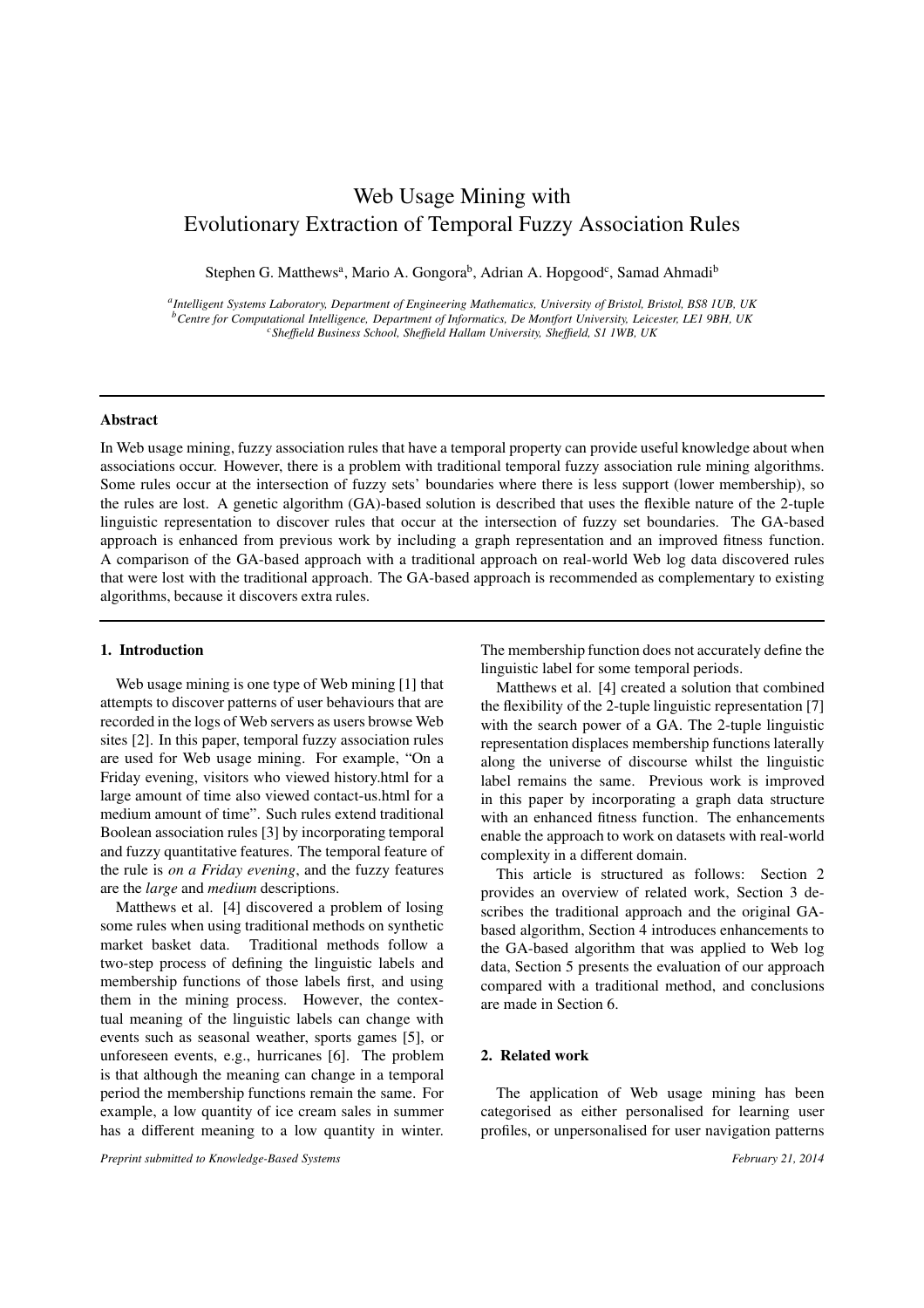[8]. In this paper, we focus on user navigation patterns represented with fuzzy association rules. Web usage mining can be used for the personalisation of web content, pre-fetching and caching, enhancing Web site design, and customer relationship management in e-commerce [9]. Recent work has also applied similar techniques to those in this paper. GAs have mined sequence rules in Web log data [10] and have also performed subgroup discovery [11]. Fuzzy sets have been used to represent the time spent viewing Web pages for fuzzy association rules [12] and fuzzy sequence rules [13]. The temporal and fuzzy features of association rules that are mined in this paper are now reviewed.

The term *temporal* is ambiguous, because it can have different interpretations in temporal data mining [14]. In this paper, a temporal association rule expresses associations between items from the same transaction, and that association is repeated (occurs frequently) in multiple transactions of a subset of a dataset. For example, a rule may be present in several transactions, and that rule may occur more frequently on a Friday than any other day of that week. Exhibition periods [15] are temporal patterns that take into consideration the time when items were introduced into the dataset, e.g., new publications in a publications database. Cyclic patterns [16] have rules that occur more frequently in regular periods, such as a rule that occurs every weekend. Temporal patterns with partial periodicity [17] relax the regularity of cyclic patterns, so the rule may not be present in some cycles of the temporal pattern. These types of temporal association rules are *intra*-transactional, which is different to *inter*transactional where rules contain items from several transactions spread over a period of time, such as sequence rules [18].

Quantitative association rule mining extends Boolean association rule mining by discovering rules in quantitative attributes [19]. For example, the time spent viewing a Web page, or the quantities of items sold in a shopping basket. Quantitative association rule mining discretises quantitative attributes into bins. Quantitative association rules suffer from the crisp boundary problem, so fuzzy association rules better deal with unnatural boundaries of crisp intervals [20] and inaccuracies with physical measurements [21]. Fuzzy sets [22] allow the quantities to be described with linguistic terms [23], such as *low* and *high*.

The temporal property of not discovering rare fuzzy itemsets [24] is different to our research, because we focus on how the fuzzy sets are defined instead of only the temporal property. Au and Chan [25] also

mine fuzzy association rules in temporal partitions of the dataset, and they follow the same two-step process, which can lose rules.

#### 3. Temporal fuzzy association rule mining

Two approaches for mining temporal fuzzy association rules were run on the United States Environmental Protection Agency (EPA) dataset. The purpose is to demonstrate how the flexibility of the 2-tuple linguistic representation approach can help to discover rules on real-world data that a traditional approach cannot. The two approaches are described here, and enhancements to the GA-based approach are explained in Section 4.

#### *3.1. FuzzyApriori*

FuzzyApriori [26] is an extension to the Apriori algorithm [3] that uses a breadth-first search. FuzzyApriori uses fuzzy sets to express quantities of items with linguistic terms, but it does not consider any temporal pattern. So, the dataset is partitioned according to its temporal dimension, such as by hour, and FuzzyApriori is executed on each dataset partition separately. The systematic search of the temporal dimension allows for the discovery of temporal features of fuzzy association rules. This is similar to the first approach for mining cyclic association rules [16] where the dataset is also partitioned according to the temporal dimension. The rules mined from each dataset partition are aggregated into a final rule set, which is the end result.

Due to the static nature of membership functions in existing approaches, not all temporal fuzzy association rules can be discovered, hence some are lost. Au and Chan [25] also mine fuzzy association rules in temporal partitions of the dataset, which has been discussed in Section 2. Au and Chan [25] use a different search method in the two-step process, but in theory the same problem of losing rules exists, because the fuzzy sets are defined first and they are static. For this reason, a method based on the seminal Apriori algorithm is only compared, i.e., FuzzyApriori.

#### *3.2. CHC with 2-tuple linguistic representation*

The GA-based approach was first described in Matthews et al. [4], so an overview is given before introducing enhancements in Section 4. The pseudocode of the algorithm is described in Appendix A. The GA-based approach by Matthews et al. [4] is not considered to be traditional like FuzzyApriori, because it is not an exhaustive search method. Instead, a stochastic search method is applied – a GA called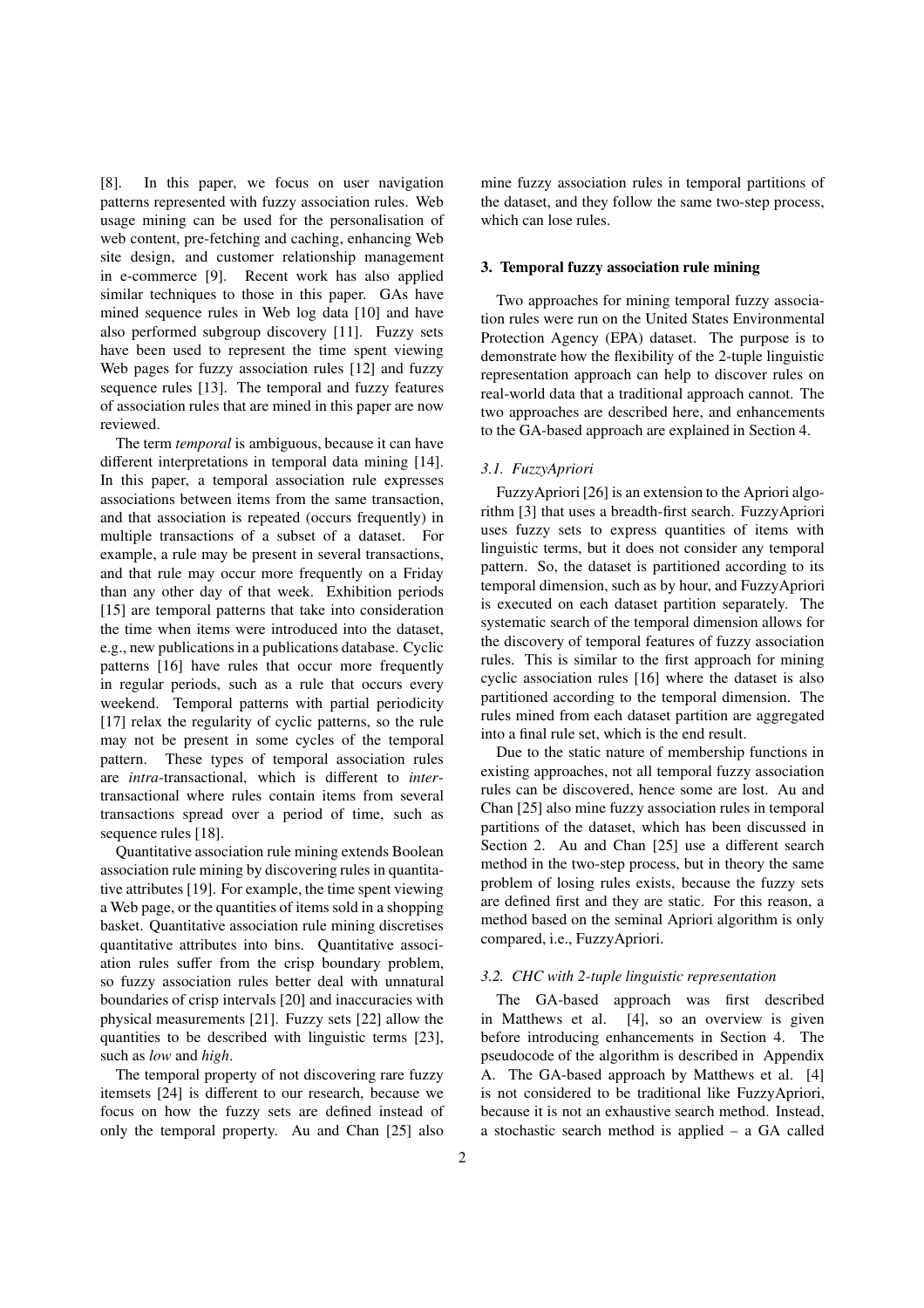Cross-generational elitist selection, Heterogeneous re-combination, and Cataclysmic mutation (CHC) [27]. The contextual change of meaning for linguistic labels is modelled with the 2-tuple linguistic representation, which is a flexible representation. The crucial difference from other temporal fuzzy association rule mining approaches is that Matthews et al. simultaneously search for membership function parameters and the items in the rule, as well as the temporal period when the rule occurs. This overcomes the problem of membership functions remaining the same when there is a contextual change in the meaning of linguistic labels. Alternative GA-based approaches that simultaneously search for fuzzy sets and rules do exist, but they perform different tasks, i.e., control [28], classification [29], and fuzzy modelling [30]. The GA-based approach uses Iterative Rule Learning (IRL) [31]. IRL represents one rule in a chromosome. One rule is used from the final population of a GA. More rules are learnt by repeating the GA and penalising previously learnt rules in the fitness function.

#### 4. Enhanced temporal fuzzy association rule mining

The GA-based approach is extended with an enhanced fitness function. A weight in the fitness function provides a preference-based multi-objective model to overcome confidence dominating the fitness [4]. Previous approaches also use Pareto-based multiobjective models [32], however, selecting a single rule from the Pareto front (for IRL) is a challenging problem. A chromosome *C* has mixed types, and is defined as  $C = (e_1, e_u, i_1, s_1, \alpha_1, a_1, \ldots, i_k, s_k, \alpha_k, a_k)$ where the lower temporal endpoint is *e<sup>l</sup>* (start of time window), the upper temporal endpoint is  $e_u$  (end of time window), *i* is the uniform resource locator (URL), *s* is the linguistic label expressing the page view time for that URL (e.g., *medium*),  $\alpha$  is the lateral displacement of that linguistic label, *a* determines the antecedent/consequent part, and  $k$  is the number of URLs in a rule. For example, a chromosome (807127200, 807130800, "/*Rules*.*html*", "*medium*",

− 0.42, *antecedent*, "/", "*medium*", 0.31, *consequent*) represents the rule "IF *view time of* /*Rules.html* is (*medium*, - 0.42) THEN *view time of* / is (*medium*, 0.31) during the period from 807127200 to 807130800" (unixtime). A single rule is represented and extracted from a chromosome, because the lateral displacements of a fuzzy set are specific to each rule.

The fuzzy support count of a chromosome *C* in a single transaction  $t_j$  is defined from Hong et al. [26] as

FuzSupTran(
$$
C^{(t_j)}
$$
) =  $\min_{n=1}^{k} \mu_{(s_n,\alpha_n)}(t_j^{(i_n)})$ , (1)

where  $\mu$  is the degree of membership for a linguistic label  $s_n$  and lateral displacement  $\alpha_n$  for item  $i_n$  with a rule of length *k* and for one transaction  $t_i$  where *j* is a dataset transaction ID (TID). The minimum is used for intersection of all the clauses, which is the same method of intersection used in FuzzyApriori.

FuzSupTran is then used to calculate fuzzy support counts across multiple transactions and the fitness is defined as

$$
\text{Fitness}(C) = \left( \frac{\sum_{j=e_l}^{e_u} \text{FuzSupTran}(C_X^{(t_j)} \cap C_Y^{(t_j)})}{e_u - e_l} \right) \tag{2}
$$
\n
$$
+ w \left( \frac{\sum_{j=e_l}^{e_u} \text{FuzSupTran}(C_X^{(t_j)} \cap C_Y^{(t_j)})}{\sum_{j=e_l}^{e_u} \text{FuzSupTran}(C_X^{(t_j)})} \right),
$$

where  $C$  is a chromosome,  $X$  is the rule antecedent, *Y* is the rule consequent, *j* is a dataset TID from the  $e_l$  lower endpoint to the  $e_u$  upper endpoint, and *w* is a weight applied to the confidence measure. Hence,  $C_X^{(t_j)}$ *X* and  $C_Y^{(t_j)}$  $Y<sub>Y</sub><sup>(*i*)</sup>$  are the rule antecedent and the rule consequent respectively for one transaction in the dataset. A weight is required to avoid local minima that occur as a result of the magnitude of confidence being higher than the magnitude of temporal fuzzy support; a GA produces high confidence values [4, 33] compared with a smaller magnitude of support values. For example, a temporal fuzzy support value of 0.001 is smaller than a confidence value of 0.1, so the confidence value has more influence than the temporal fuzzy support. The weight was determined from multiple runs of the algorithm so that the temporal fuzzy support and weighted confidence had the same order of magnitude.

We also extend our previous work with a graph representation to enhance the efficiency of searching for URLs/items in a rule. Our previous approach allowed the generation of invalid chromosomes with rules that did not exist in the dataset. Such rules are detrimental to the search process, and are undesirable in the final rule set.

The dataset is transformed from rows and columns to a cyclical undirected graph. The purpose is to ensure that chromosomes contain valid itemsets that are present in the dataset and also to reduce the itemset search space. The tabular representation is used for fitness evaluation, and the graph representation is used during initialisation and crossover.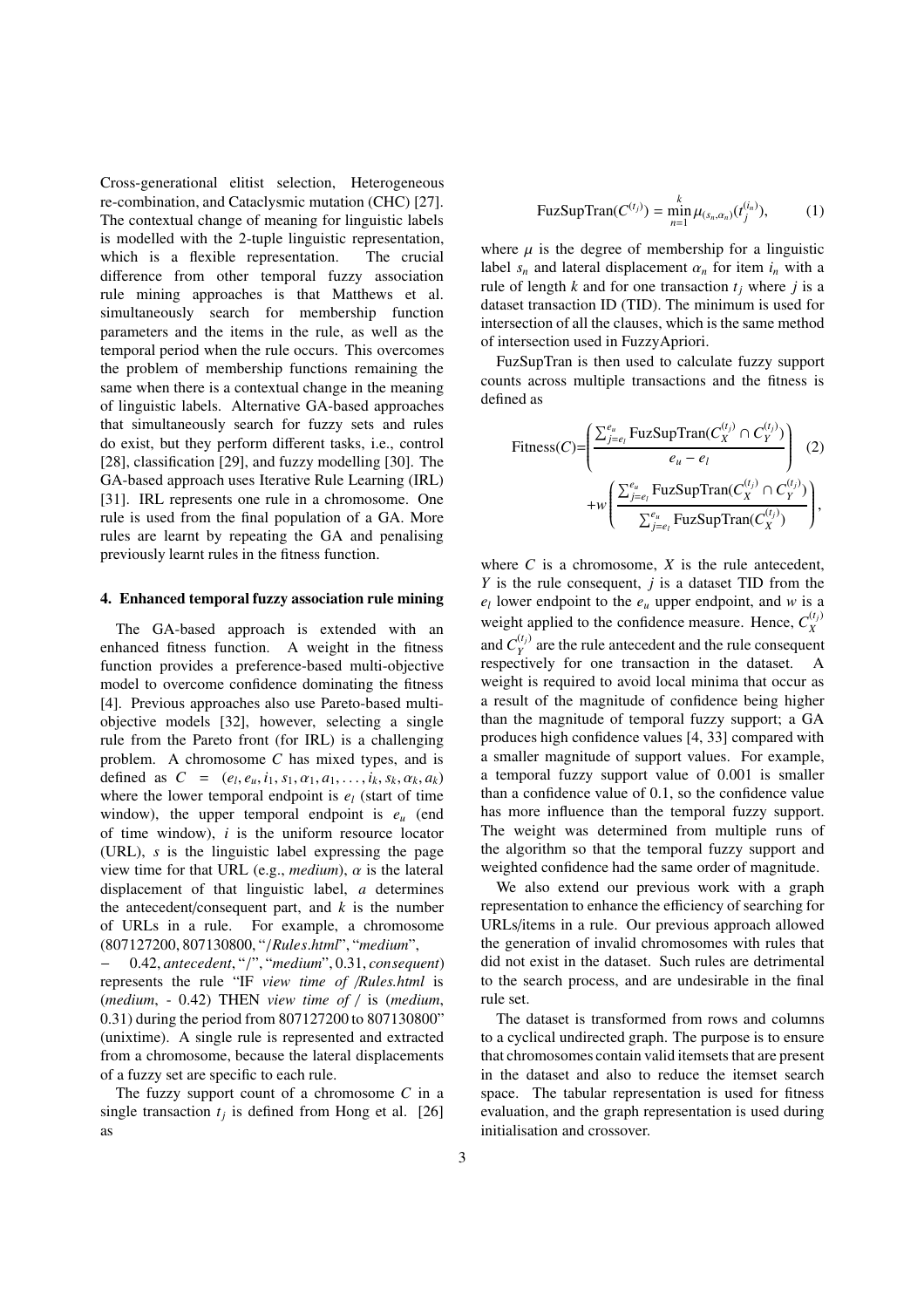An undirected graph *G* is a pair of finite sets  $(V, E)$ where *V* is a non-empty set of vertices and *E* is a set of pairs (*e*, *t*). Each pair in *E* consists of an edge *e* and a non-empty finite set of TIDs *t*. Each edge *e* is an unordered pair of vertices (*a*, *b*). The definition extends regular graphs by including a set of TIDs for each edge.

An example is presented to demonstrate the construction of the graph. Table 1 is a small example of a quantitative dataset transformed into the graph of Figure 1. Each edge represents the co-occurrence of two items. Items are vertices. The TIDs of the cooccurrence are also on an edge. Edges are paired with a set of TIDs to identify the co-occurrence of items. If there is no set of TIDs for an edge then an edge does not exist.

Table 1: Example dataset containing three items/URLs (A, B and C) with quantities for four transactions in vertical layout

| TID | A  | B              | C  |
|-----|----|----------------|----|
|     | 4  | 6              | 12 |
| 2   | 0  | $\mathfrak{D}$ | 14 |
| 3   | 16 | 11             | 0  |
| 4   | ı  | $\Omega$       | 13 |
|     |    |                |    |



Figure 1: Example graph transformed from dataset in Table 1

The vertices for the example graph are  $V = \{A, B, C\}$ , and the edges are  $E = \{((A, B), \{1, 3\})\}$ ,  $((B, C), \{1, 2\}), ((A, C), \{1, 4\}), ((A, A), \{1, 3, 4\}), ((B, B),$ {1, 2, 3}), ((*C*,*C*), {1, 2, 4})}. A loop connects a vertex to itself. These edges are shown in Figure 1 as lines that loop to the same vertex, i.e., TIDs {1, 3, 4} for vertex A, TIDs  $\{1, 2, 3\}$  for vertex B, and TIDs  $\{1, 2, 4\}$  for vertex C.

The graph representation is incorporated into initialisation and crossover of chromosomes. The algorithms are defined in Appendix A. The algorithm Hybrid-Crossover prevents crossover from producing invalid itemsets. Potential offspring are first checked to identify

if the resulting itemsets are present in the specific temporal partitions of the dataset. If the resulting offspring are not present then the items are not swapped. Algorithm CheckGraph in Appendix A uses the graph data structure to ensure offspring are valid itemsets in a temporal period.

## 5. Evaluation

The dataset and methodology for analysing the enhanced GA-based approach are discussed and results are then presented.

## *5.1. Data*

A Web log dataset has both temporal and quantitative features. The temporal feature is the timestamp of a request made to the server, and the quantitative feature is the page view time in seconds.

The EPA dataset<sup>1</sup> is a collection of Hypertext Transfer Protocol (HTTP) requests to a Web server collected from a 24-hour period. The geographical location of the Web server is Research Triangle Park, NC, USA. The EPA dataset was recorded from  $23:53:25$   $29<sup>th</sup>$  August 1995 EDT to 23:53:07 30th August 1995 EDT. The EPA dataset has 47748 requests: 46014 GET requests, 1622 POST requests, 107 HEAD requests, and 6 invalid requests. Table 2 shows a sample of records from the EPA dataset before cleaning and preprocessing.

The EPA dataset was cleaned by removing all records assumed to be the Web site's design or a non-traversable Web page (suffixes: gif, xbm, zip, pdf, exe, gz, wpd, wp, dct, jpg, and imf). All records that did not have a GET request method were removed. After preprocessing, there were 2688 transactions and 5147 URLs. Preprocessing consisted of:

- 1. A 10-minute time window was used [34], which assumes that visitors do not view the page for more than 10 minutes.
- 2. Maximal forward reference transaction identification [35] produced lists of URLs, which are referred to as transactions.
- 3. Some resulting transactions contained the same URLs next to each other. This is likely to be caused by refreshing the Web page, so subsequent occurrences of the same URL were removed.

<sup>&</sup>lt;sup>1</sup> Available from The Internet Traffic Archive (http://ita.ee.lbl.gov/)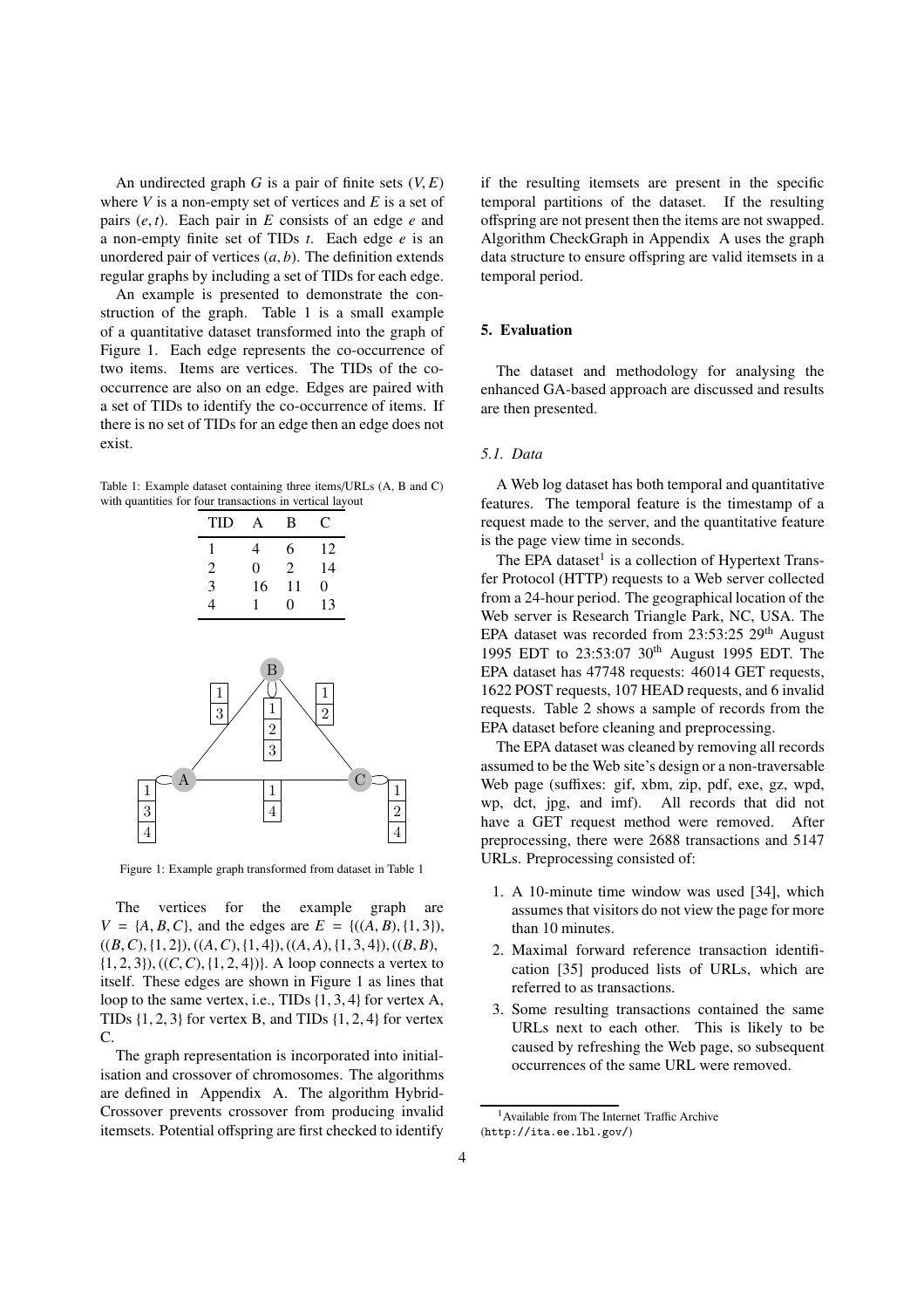| Table 2: The first 4 records from the EPA dataset |                        |                               |                              |                             |  |  |
|---------------------------------------------------|------------------------|-------------------------------|------------------------------|-----------------------------|--|--|
| Host                                              | Date                   | Request                       | <b>HTTP</b><br>reply<br>code | <b>Bytes</b><br>in<br>reply |  |  |
| 141.243.1.172                                     | [29/Aug/1995:23:53:25] | "GET /Software.html HTTP/1.0" | 200                          | 1497                        |  |  |
| query2.lycos.cs.cmu.edu                           | [29/Aug/1995:23:53:36] | "GET /Consumer.html HTTP/1.0" | 200                          | 1325                        |  |  |
| tanuki.twics.com                                  | [29/Aug/1995:23:53:53] | "GET /News.html HTTP/1.0"     | 200                          | 1014                        |  |  |
| wpbfl2-45.gate.net                                | [29/Aug/1995:23:54:15] | "GET / $HTTP/1.0"$            | 200                          | 4889                        |  |  |

- 4. Two URL requests are required to determine the page view time of a URL by calculating the difference in timestamps. For example, history.html accessed at 12:00:10 and contact-us.html accessed at 12:00:30 has a view time of 20 seconds. Transactions with 2 or fewer URLs were removed to ensure that a page view time can be calculated.
- 5. For FuzzyApriori, the dataset was partitioned by hour.

#### *5.2. Methodology*

The methodology for evaluating the approaches on the real-world EPA dataset is described. The aim of the evaluation is to identify whether the GA-based approach can discover rules that the traditional approach cannot. This is a novel approach to traditional methodologies because the focus is on discovering lost rules on a real-world dataset, which is a new unrecognised problem that warrants a different methodology [4]. The methodology for evaluation is the same as Matthews et al. [4], but the analysis of the results is simplified to improve clarity.

The linguistic labels and membership functions are defined first. The traditional and GA-based approaches were run using the same linguistic labels and membership functions. The result was two sets of temporal fuzzy association rules: one set containing the traditional fuzzy set representation, and the other containing the 2-tuple linguistic representation. The two sets of rules were compared to identify rules that matched and rules that did not match.

The method of rule comparison from IRL was used [4]. Each clause of the rule is compared. If the items/URLs and linguistic labels of two clauses match, then the lateral displacements are compared. The lateral displacements are considered to be the same if the difference in absolute values of lateral displacements is less than a lateral displacement threshold of 0.5. For example, for a lateral displacement threshold of 0.5 and two lateral displacements, -0.45 and -0.05, the absolute difference is 0.4 so the fuzzy sets are considered to be the same.

# *5.3. Results*

The two approaches for discovering temporal fuzzy association rules were run and the rules were compared. Results of the comparison and an example of a lost rule are presented here. The algorithms were implemented in Java within the KEEL tool (Knowledge Extraction based on Evolutionary Learning) [36]. The experiments were conducted on a personal computer with a 64-bit 2 GHz dual-core processor and 3 GB RAM. FuzzyApriori had a minimum temporal fuzzy support of 0.0011 and a minimum confidence of 0.5. Rules are discarded because their measures fall below either the minimum temporal fuzzy support or the minimum confidence. The minimum confidence was not set high, so that rules are not discarded because of *low* confidence when the rules have *high* temporal fuzzy support. The reason for the minimum confidence value is that the temporal fuzzy support is a key factor in a temporal pattern. Furthermore, the minimum confidence was increased from 0.05 in our previous approach [4]. The population size was 50, and the PCBLX crossover operator parameter was 1 [4]. IRL was configured to produce the same percentage of rule lengths as FuzzyApriori. For example, if FuzzyApriori produced 50% with length 2 and 50% with length 3, then IRL produced 50% with length 2 and 50% with length 3.

Initially, the GA-based approach was run once to assess a typical run. Table 3 shows statistics of both approaches. The GA-based approach was limited to 100 rules and the systematic search with FuzzyApriori discovered 762 rules. The arithmetic mean of temporal fuzzy support was higher for the GA-based approach, but it had a lower confidence value. The differences in distributions of both measures are shown in Figures 2 and 3. The GA-based approach takes longer, but this is outweighed by its benefit of discovering rules with higher temporal fuzzy support.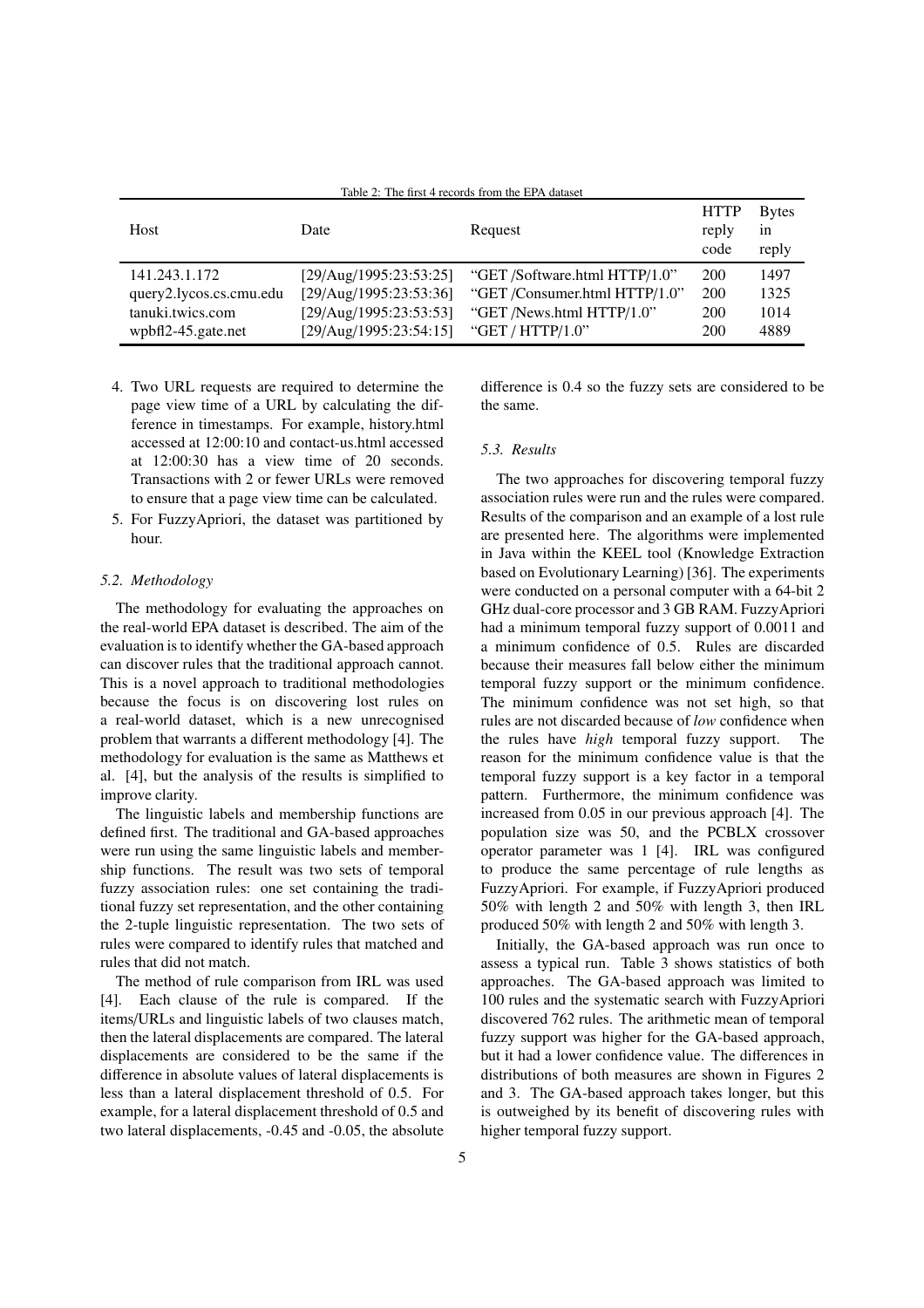Table 3: Results for FuzzyApriori and one run of CHC

| <b>Measure</b>                                     | <b>CHC</b> | FuzzyApriori |
|----------------------------------------------------|------------|--------------|
| Number of Rules                                    | 100        | 782.         |
| Arithmetic mean of temporal fuzzy support (4 s.f.) | 0.0039     | 0.0017       |
| Arithmetic mean of confidence (4 s.f.)             | 0.6078     | 0.7918       |
| Execution time (minutes)                           | 1422.65    | 1.52         |



Figure 2: Boxplot of temporal fuzzy support for FuzzyApriori (FA) and one run of CHC.



Figure 3: Boxplot of confidence for FuzzyApriori (FA) and one run of CHC.

The evolution of the best fitness for one run of CHC (one iteration of IRL) is shown in Figure 4. It can be observed that the best fitness increases through the generations. The large jumps in best fitness are likely to be caused by a change in nominal data (e.g., item, linguistic label) in the chromosome rather than interval data (e.g., lateral displacement).

The method of evaluation from Matthews et al. [4], which is stated in Section 5, is now used. The purpose is to identify what rules the GA-based approach can discover that a traditional approach cannot discover in Web log data. The experiments that follow were conducted by running the GA-based approach 30 times and the percentages are arithmetic means of all runs. Tables 4 and 5 show that 49.23% of the 100 rules discovered with the GA-based approach were also discovered with FuzzyApriori. Of those 49.23% from the GA-based approach, 2.93% had a reduction in temporal fuzzy support and 46.30% had an increase in



Figure 4: Best fitness during one run of CHC.

temporal fuzzy support. When analysing confidence of the same 49.23% of rules, 9.20% had a reduction, 0.30% did not change and 39.73% had an increase. The GA-based approach has rediscovered 49.23% of rules that were already discovered by FuzzyApriori. However, the quality increased significantly for the majority of these rules. Over half the rules (50.77%) were only discovered with the GA-based approach. These 50.77% were not discovered by FuzzyApriori because they fell below one or both thresholds.

Table 4: Analysis of temporal fuzzy support for rules discovered in CHC and FuzzyApriori (FA). Percentages show how the GA-based approach changed the measure with a decrease  $(-ve(\%))$ , no change  $(0, \%)$ , and an increase  $(+ve(\%))$ .

|                        | Arithmetic mean of change in<br><b>Temporal Fuzzy Support</b> |              |                |                                      |
|------------------------|---------------------------------------------------------------|--------------|----------------|--------------------------------------|
|                        |                                                               |              |                | $-ve(\%)$ $0(\%)$ $+ve(\%)$ Total(%) |
| CHC and FA<br>CHC only | 2.93<br>0.00                                                  | 0.00<br>0.00 | 46.30<br>50.77 | 49.23<br>50.77                       |

It is important to understand which of the 50.77% rules in the EPA dataset are now above the thresholds. When a rule is above both thresholds, it is deemed to be significant. Table 6 shows the percentage of rules that were below the threshold(s), and the percentage of rules now above the threshold(s). Rules now above the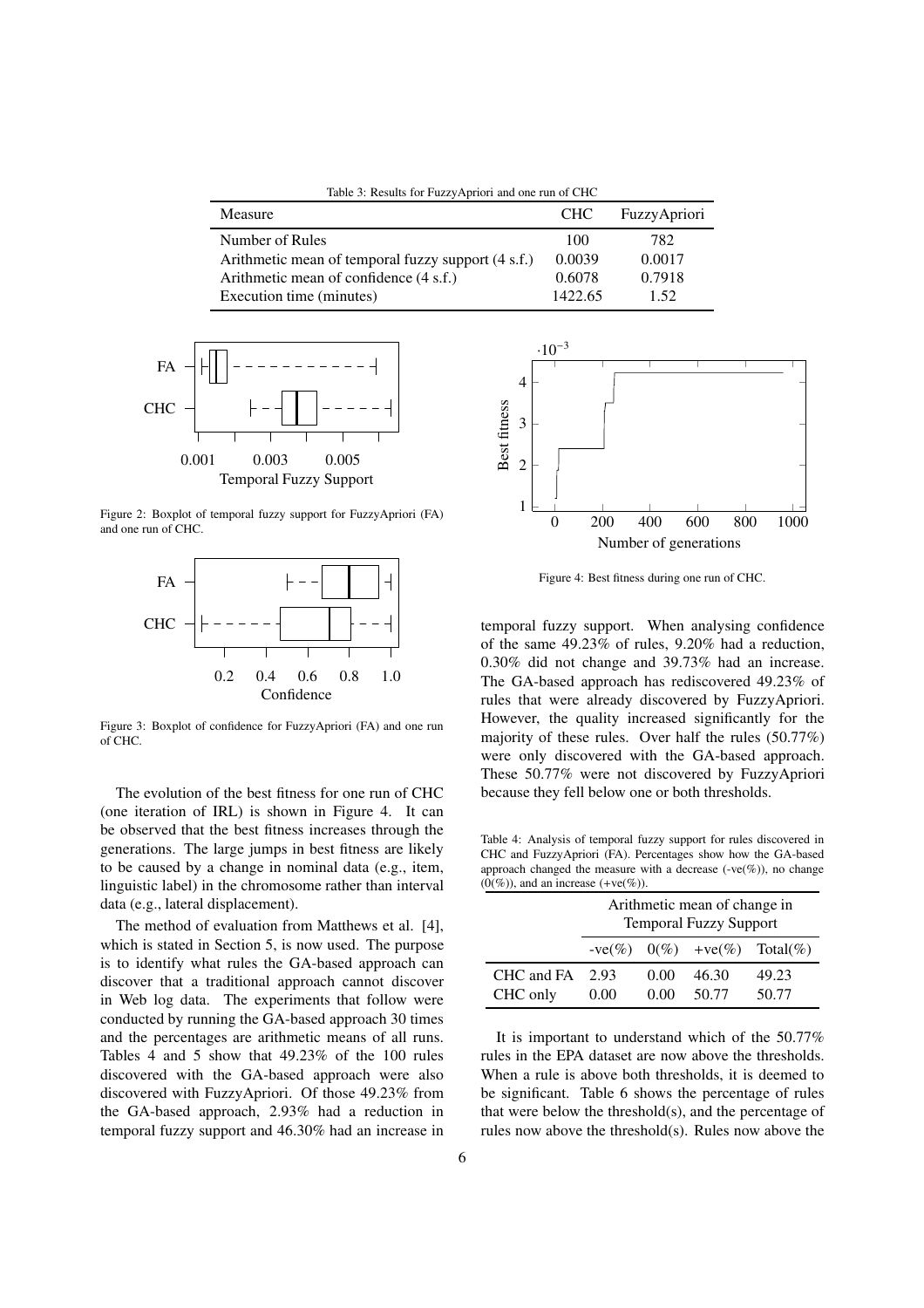Table 5: Analysis of confidence for rules discovered in CHC and FuzzyApriori (FA). Percentages show how the GA-based approach changed the measure with a decrease (-ve(%)), no change (0(%)), and an increase  $(+ve(\%))$ .

|                                 | Arithmetic mean of change in<br>Confidence |               |                |                                      |
|---------------------------------|--------------------------------------------|---------------|----------------|--------------------------------------|
|                                 |                                            |               |                | $-ve(\%)$ $0(\%)$ $+ve(\%)$ Total(%) |
| $CHC$ and $FA$ 9.20<br>CHC only | 9.33                                       | 0.30<br>(124) | 39.73<br>41.20 | 49.23<br>50.77                       |

thresholds are significant to this research because the GA-based approach has learnt the lateral displacement of membership functions so that a rule is now above the threshold(s).

The results are reported using percentage, which is a relative measure of the 100 rules. It is important to note that increasing the number of rules in IRL may not discover more lost rules than those discovered in the 100 rules. In such case, the percentage would decrease. However, lost rules are still discovered, and it may only be one rule that is of great significance/interest to the user.

An example of a temporal fuzzy association rule is presented below. The rule *was not* discovered with FuzzyApriori, because the temporal fuzzy support of 0.0005 was below the threshold of 0.0011, and the confidence of 0.44 was below the threshold of 0.5.

Endpoints (unixtime): 807127200–807130800 Rule: IF *view time of* /*Rules.html* is *medium* THEN view time of / is medium Temporal Fuzzy Support: 0.0005 Confidence: 0.44

The same example rule *was* discovered with the GAbased approach, as shown below, but with lateral displacements from the 2-tuple linguistic representation. The rule demonstrates knowledge that was lost with a traditional approach, but learnt with the GA-based approach.

Endpoints (unixtime): 807127200–807130800 Rule: IF *view time of* /*Rules.html* is (*medium*, -0.49) THEN *view time of* / is (*medium*, -0.49) Temporal Fuzzy Support: 0.004 Confidence: 0.67

Further experiments were conducted with CHC and FuzzyApriori on a synthetic market basket dataset to examine scalability and parameter settings. Preliminary results showed that increasing the number of transactions from 10,000 to 90,000 transactions (same as Web site visitors) produced a constant number of lost rules and execution time is linear. And, increasing the number of items from 1000 to 5000 items (same as URLs) decreased the number of lost rules and the execution time is linear. Full experimentation and statistical analysis on more real-world examples are subject of our ongoing future work.

## 6. Conclusions

We have demonstrated the problem of losing temporal fuzzy association rules on real-world Web log data for the first time and presented a novel solution. Our previous approach of using a GA and the 2 tuple linguistic representation has been improved by transforming the dataset to a graph, which ensures valid itemsets are discovered, and modifying the fitness function.

The execution time of the GA-based approach is longer, however, the contribution to knowledge is that it can discover rules that a traditional approach cannot, and the rules have higher temporal fuzzy support. The GA-based approach is recommended as complementary to existing algorithms, because it discovers extra rules that a traditional algorithm does not. The decision to use this complementary approach can rely on understanding what temporal changes may be present in the application domain (e.g., seasonal and/or scheduled events).

It is important to note that lowering minimum support/confidence would overcome the problem of losing rules with traditional approaches, however, the number of rules increases, which is undesirable in association rule mining. Further work will explore different enhancements, and different approaches to tackle the same problem.

#### Appendix A. Algorithms

#### Algorithm 1. IRL with CHC

Begin

While maximum number of iterations not reached do

Generate initial population

Evaluate initial population and initialise *L*

While maximum number of fitness evaluations not reached do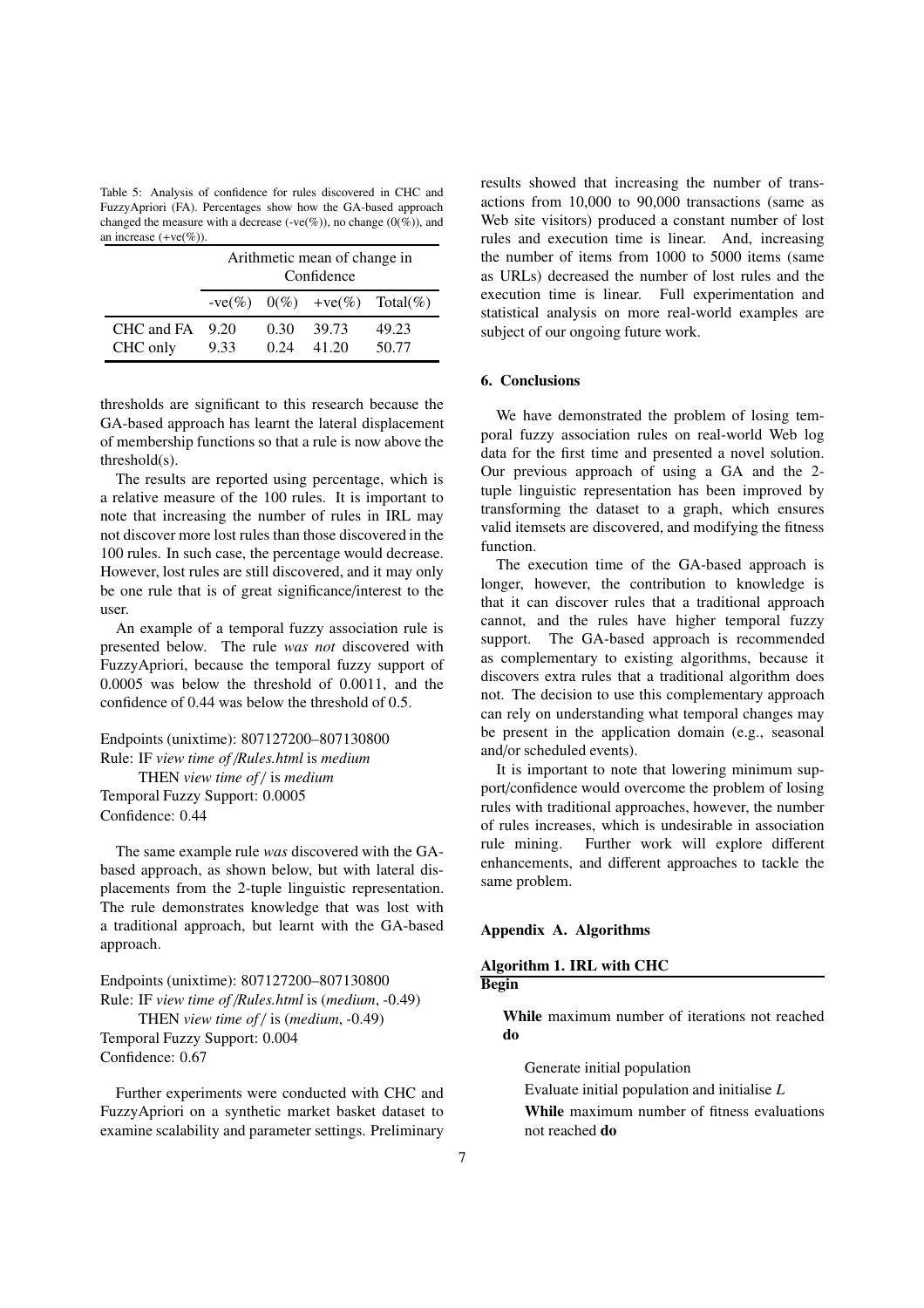| Table 0. Kuies below ulleslioid allu tules above ulleslioid | Discarded by<br>threshold(s) $(\% )$ | Greater than or equal to<br>threshold(s) $(\% )$ |
|-------------------------------------------------------------|--------------------------------------|--------------------------------------------------|
| Below min. temporal fuzzy support only                      | 8.30                                 | 8.30                                             |
| Below min. confidence only                                  | 27.03                                | 5.90                                             |
| Below both (above both)                                     | 15.43                                | 11.13                                            |
| Total                                                       | 50.77                                | 25.33                                            |

Table 6: Rules below threshold and rules above threshold

Select individuals from parents

Recombine individuals to form offspring

Evaluate offspring

Combine offspring with parents, and select the best *N* individuals for the next population.

If there are no new individuals, or the best chromosome does not change, then  $L = L-1$ . If  $L < 0$  then reinitialise the population

# End (While)

Add best rule to final rule set

#### End (While)

#### End

# Algorithm 2. *HybridCrossover* Inputs:

 $k \leftarrow$  Length of rule;

 $P \leftarrow$  Two parent chromosomes;

#### Outputs:

*O*; // Two offspring chromosomes

#### Begin

 $n \leftarrow 0$ ; // Initialise loop variable to first index

 $O \leftarrow P$ ; // Create offspring from identical copies of parents;

If offspring have matching items Then

Move clauses, containing matching items, to same loci;

# End (If)

While  $n < k$  do // Loop through every index in rule

If *O* items are identical AND linguistic labels are identical Then

Uniform crossover of lateral displacement using parent centric BLX- $\alpha$  (PCBLX- $\alpha$ ); Uniform crossover of antecedent-consequent parameter using swap;

# End (If)

If *O* items are identical AND linguistic labels are not identical Then

Uniform crossover of {linguistic label, lateral displacement} using swap; Uniform crossover of antecedent-consequent parameter using swap;

# End (If)

If *O* items are not identical Then

If  $O_1$  is present in endpoints of  $O_2$  using Algorithm CheckGraph **AND**  $O_2$  is present in endpoints of  $O_1$  using Algorithm Check-Graph Then

Uniform crossover of {item, linguistic label, lateral displacement} using swap; Uniform crossover of antecedentconsequent parameter using swap;

# End (If)

# End (If)

 $n \leftarrow n + 1$ ; // Increment loop variable

#### End (While)

## **End**

# Algorithm 3. *CheckGraph*

# Inputs:

 $k \leftarrow$  Length of itemset to be checked;

 $I \leftarrow$  Itemset to be checked;

 $j \leftarrow$  Candidate item from itemset *I* that is to be checked;

 $M \leftarrow$  Adjacency matrix of graph of dataset;

 $(e_l, e_u) \leftarrow$  Lower and upper endpoints of temporal period;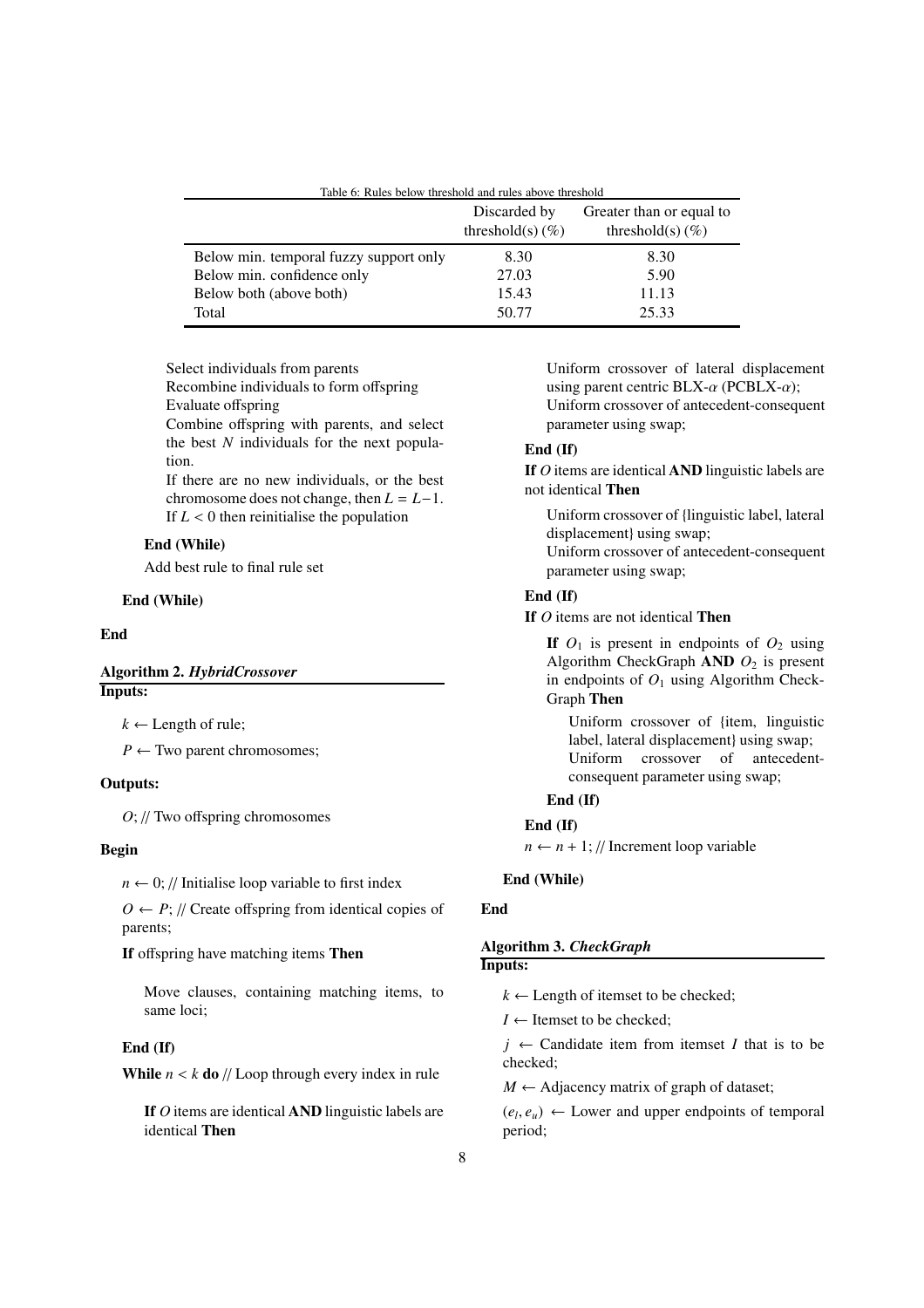# Outputs:

TRUE or FALSE

# Begin

 $n \leftarrow 0$ ; // Initialise loop variable to first index

 $T \leftarrow \emptyset$ ; // Initialise set of transactions to the empty set

 $p \leftarrow$  Clause index of candidate item *j*;

**While**  $n \leq k$  **do** // Loop through every index in itemset

// If index of candidate item not equal to current index

#### If  $n \neq p$  Then

// If *T* used for first time If  $n = 0$  OR  $p = 0$  Then // Initialise

$$
T \leftarrow M_{I_n,j} \text{ that are } >= e_l \text{ and } < e_u;
$$

Else

 $T \leftarrow T \cap M_{I_n,j}$ ; // Update transaction IDs set with transactions containing candidate item ( $j$ ) and current item  $(I_n)$ 

# End (If)

#### End (If)

 $n \leftarrow n + 1$ ; // Increment loop variable

# End (While)

If  $T = \emptyset$  Then return FALSE;

# Else return TRUE;

End (If)

#### End

#### References

- [1] S. K. Madria, S. S. Bhowmick, W. K. Ng, E.-P. Lim, Research issues in web data mining, in: Proceedings of the First International Conference on Data Warehousing and Knowledge Discovery, Florence, Italy, Springer-Verlag, London, 1999, pp. 303–312.
- [2] R. Cooley, B. Mobasher, J. Srivastava, Web mining: information and pattern discovery on the world wide web, in: Proceedings of the Ninth IEEE International Conference on Tools with Artificial Intelligence, Newport Beach, CA, USA, IEEE, Piscataway, 1997, pp. 558–567.
- [3] R. Agrawal, R. Srikant, Fast algorithms for mining association rules, in: Proceedings of the 20th International Conference on Very Large Data Bases, Santiago, Chile, Morgan Kaufmann Publishers Inc., San Fransisco, 1994, pp. 487–499.
- [4] S. G. Matthews, M. A. Gongora, A. A. Hopgood, S. Ahmadi, Temporal fuzzy association rule mining with 2-tuple linguistic representation, in: Proceedings of the 2012 IEEE International Conference on Fuzzy Systems (FUZZ-IEEE 2012), Brisbane, Australia, IEEE, Piscataway, 2012, pp. 1–8.
- [5] B. Saleh, F. Masseglia, Discovering frequent behaviors: time is an essential element of the context, Knowledge and Information Systems 28 (2010) 1–21.
- [6] D. Leonard, After katrina: Crisis management, the only lifeline was the wal-mart, FORTUNE Magazine (October 3) (October 3).
- [7] F. Herrera, L. Martínez, A 2-tuple fuzzy linguistic representation model for computing with words, IEEE Transactions on Fuzzy Systems 8 (6) (2000) 746–752.
- [8] J. Srivastava, R. Cooley, M. Deshpande, P.-N. Tan, Web usage mining: discovery and applications of usage patterns from web data, SIGKDD Explorations Newsletter 1 (2) (2000) 12–23.
- [9] F. M. Facca, P. L. Lanzi, Mining interesting knowledge from weblogs: a survey, Data & Knowledge Engineering 53 (3) (2005) 225–241.
- [10] E. Tuğ, M. Şakiroğlu, A. Arslan, Automatic discovery of the sequential accesses from web log data files via a genetic algorithm, Knowledge-Based Systems 19 (3) (2006) 180 – 186.
- [11] C. J. Carmona, S. Ramírez-Gallego, F. Torres, E. Bernal, M. J. del Jesus, S. García, Web usage mining to improve the design of an e-commerce website: Orolivesur.com, Expert Systems with Applications 39 (12) (2012) 11243–11249.
- [12] C. K. P. Wong, S. C. K. Shiu, S. K. Pal, Mining fuzzy association rules for web access case adaptation, in: Workshop Proceedings of Soft Computing in Case-Based Reasoning Workshop, in conjunction with the 4th International Conference in Case-Based Reasoning, Vancouver, Canada, Springer-Verlag, London, 2001, pp. 213–220.
- [13] T.-P. Hong, K.-Y. Lin, S.-L. Wang, Mining linguistic browsing patterns in the world wide web, Soft Computing - A Fusion of Foundations, Methodologies and Applications  $6(5)$  (2002) 329– 336.
- [14] T. Mitsa, Temporal Data Mining, CRC Press Online, 2010.
- [15] C.-H. Lee, C.-R. Lin, M.-S. Chen, On mining general temporal association rules in a publication database, in: Proceedings IEEE International Conference on Data Mining, San Jose, CA, USA, IEEE Computer Society, Washington, 2001, pp. 337–344.
- [16] B. Özden, S. Ramaswamy, A. Silberschatz, Cyclic association rules, in: Proceedings of the Fourteenth International Conference on Data Engineering, Orlando, FL, USA, IEEE Computer Society, Washington, 1998, pp. 412–421.
- [17] J. Han, W. Gong, Y. Yin, Mining segment-wise periodic patterns in time-related databases, in: Proceedings of the Fourth International Conference on Knowledge Discovery and Data Mining, New York, NY, USA, AAAI, Menlo Park, 1998, pp. 214–218.
- [18] R. Agrawal, R. Srikant, Mining sequential patterns, in: Proceedings of the Eleventh International Conference on Data Engineering, Taipei, Taiwan, 1995, pp. 3–14.
- [19] R. Srikant, R. Agrawal, Mining quantitative association rules in large relational tables, in: Proceedings of the 1996 ACM SIGMOD International Conference on Management of Data, Montreal, Quebec, Canada, ACM, New York, 1996, pp. 1–12.
- [20] C. M. Kuok, A. Fu, M. H. Wong, Mining fuzzy association rules in databases, SIGMOD Record 27 (1) (1998) 41–46.
- [21] K. C. C. Chan, W.-H. Au, Mining fuzzy association rules, in: Proceedings of the Sixth International Conference on Information and Knowledge Management, Las Vegas, NV, USA, ACM, New York, 1997, pp. 209–215.
- [22] L. A. Zadeh, Fuzzy sets, Information Control 8 (1965) 338–353.